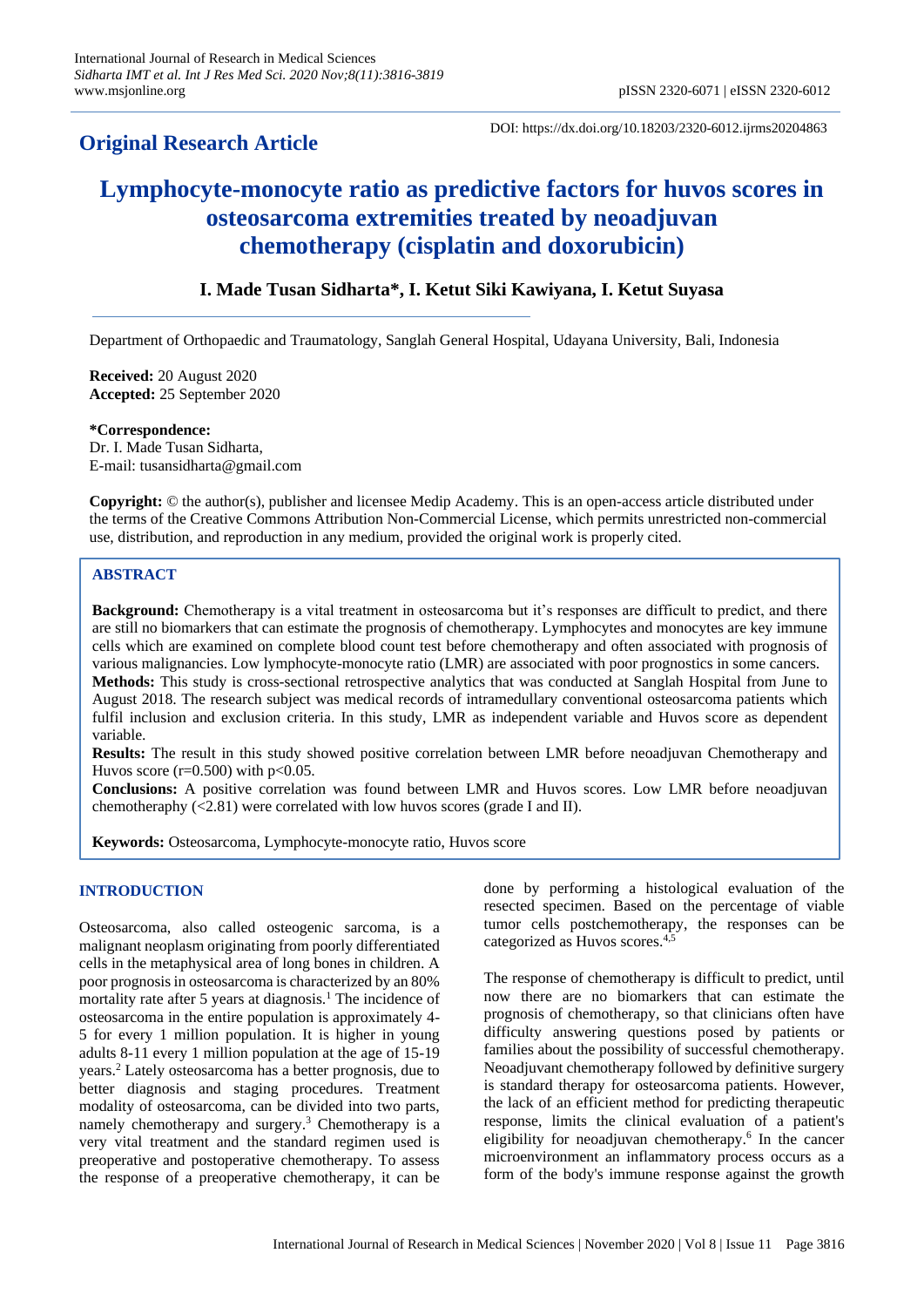and development of cancer cells; immune system known as immune surveillance. Several studies have shown that inflammation has a significant role in various stages of growth of cancer cells such as in the phase of initiation, promotion, conversion towards malignancy, invasion, migration, and metastasis. Lymphocyte and monocyte cells are part of leukocyte cells which are often examined during complete blood count tests and are routine procedures that are performed before being given neoadjuvan chemotherapy. Low lymphocyte-monocyte ratios are known to be associated with poor prognostics in some cancers.<sup>6</sup> These studies indicate that, the lymphocytes monocytes ratio can be used as a prognostic indicator to assess chemotherapy response for osteosarcoma patient.

#### **METHODS**

This study is cross-sectional retrospective analytics that was conducted at Sanglah Hospital from June to August 2018. Clinical, laboratory and radiological data were obtained from patient medical records and histopathological examination (Huvos score) was carried out at the Pathology anatomy section.

#### *Inclusion criteria*

The research subject are medical record of intramedullary conventional Osteosarcoma patient that fulfil inclusion criteria which includes: diagnosed osteosarcoma based on histopathological results, have never received any systemic chemotherapy before routine haematological examination, getting first-line neoadjuvant chemotherapy cisplatin and doxorubicin and complete data.

#### *Exclusion criteria*

Exclusion criteria for the study was as follows: incomplete clinical and histopathological data, having an infectious disease, having hematologic malignanciesmyeloproliferative, lymphoproliferative and immunoproliferative diseases, inflammatory diseases and autoimmune diseases- Systemic lupus erythematosus (SLE), rhematoid arthritis. In This study, LMR as independent variable and Huvos score as dependent variable.

## **RESULTS**

Descriptive data analysis aims to obtain a clearer picture of the distribution of each research variable. The total number of research subjects is 23. From the descriptive statistical analysis (Table 1), we can identify the characteristics of the study subject, where the average age of subject involved in the study was 23.86 years with more men than women with 13 people (56.5%), most of the osteosarcomas found in the distal femur and proximal tibia respectively 7 people (30.4%) followed by proximal humerus, proximal femur, distal radius and distal tibia.

#### **Table 1: Characteristic of research samples.**

| <b>Characteristics</b>       | Total $(n=23)$       |
|------------------------------|----------------------|
| Gender                       |                      |
| Male                         | 56.5% (13)           |
| Female                       | 43.5% (10)           |
| Age                          | 23.8696±10.23054     |
| <b>Tumor location</b>        |                      |
| Distal femur                 | 30.4% (7)            |
| Proximal tibia               | 30.4% (7)            |
| Proximal humerus             | 17.4% (4)            |
| Proximal femur               | 13% (3)              |
| Distal radius                | $4.3\%$ (1)          |
| Distal tibia                 | $4.3\%$ (1)          |
| <b>Pathological fracture</b> |                      |
| Yes                          | $26.1\%$ (6)         |
| No                           | 73.9% (17)           |
| Ratio lymphosit monosit      | $2.2583 \pm 1.47152$ |
| Alkaline phospatase level    | 274.3913±288.120     |
| Lactate dehydrogenase level  | 617.6087±327.104     |
| <b>Score Huvos</b>           |                      |
| <b>Necrosis</b>              |                      |
| $<$ 50%                      | 56.6%                |
| 50-90%                       | 30.4%                |
| 90-99%                       | 8.7%                 |
| 100%                         | 4.3%                 |

In this study a test was conducted to determine the relationship between the ratio of lymphocytes and monocytes before neoadjuvant chemotherapy with Huvos scores. To find out the lymphocyte and monocyte ratio cutoff points, an Receiver-operating characteristic (ROC) curve analysis was carried out. From the Area under the curve (AUC) (Table 2) and ROC curve of the lymphocyte and monocyte ratio (figure 1), AUC of 0.900 was obtained with p=0.028 (95% Confidence interval (CI): 0.772- 1,000). Statistically the AUC value of 90% is good. Cut of point to determine the ratio of low and high monocyte lymphocyte ratio is determined by Receiver operating characteristic procedure (Table 3). From the sensitivity and specificity tables and curves (figure 2), the intersection point between the sensitivity and specificity of the lymphocytes and monocytes ratio is at 2.81. The lymphocyte and monocyte ratio below 2.81 is categorized as a low, while those above 2.81 are categorized as high (Table 4).

With predetermined cut of points, lymphocytes and monocytes ratio are categorized as low lymphocyte monocyte ratio (low LMR) and high lymphocyte monocyte ratio (high LMR). It was found that low LMR was found in the amount of 17 (73.9%) people sampled. We described the relationship between the lymphocytes and monocytes ratio to the Huvos score in Osteosarcoma patients at Sanglah General Hospital by using cross tabulation (Table 5) and by using analysis with gamma correlation and somers'd (Table 6). In this study, researchers considered the lymphocytes monocyte ratio as independent variables, while Huvos scores as dependent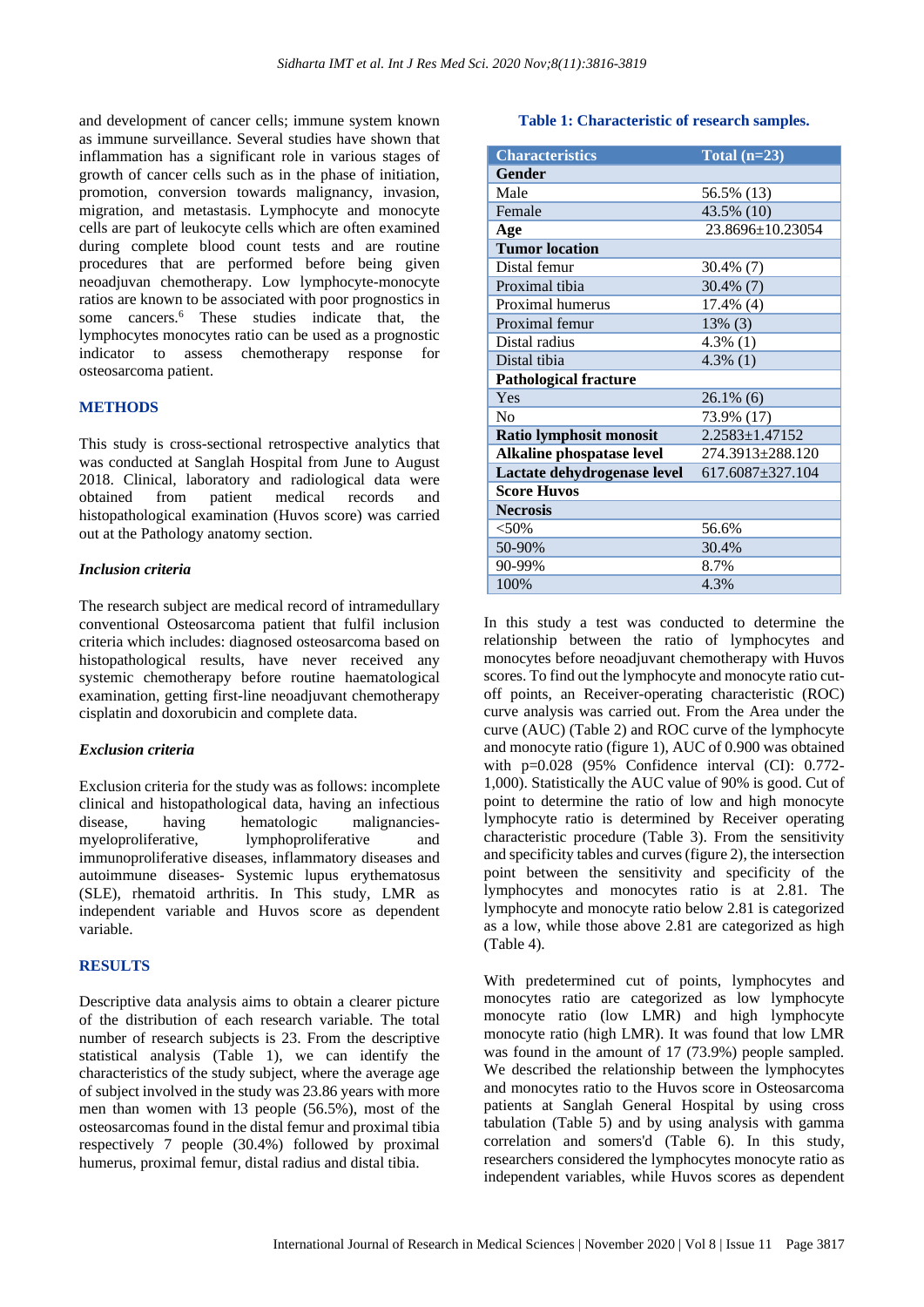variables, then the value used is the test results of the third row somer's test, the correlation is 0.500 which indicates that the correlation is of moderate strength. p value is 0.032 which means there is a significant correlation between the two variables tested.

#### **Table 2: Area under the curve (AUC).**

|             |                                                          | <b>Asymptotic 95% CI</b> |              |
|-------------|----------------------------------------------------------|--------------------------|--------------|
| <b>Area</b> | <b>Asymptotic</b><br>$\overline{\text{sig.}}^{\text{b}}$ | Lower                    | <b>Upper</b> |
|             |                                                          | bound                    | bound        |
| 0.900       | 0.028                                                    | 0.772                    | 1.000        |

## **Table 3: Sensitivity and specificity receiver operating characteristic.**

| <b>Positive if greater</b>    | <b>Sensitivity</b> | <b>Specificity</b> |
|-------------------------------|--------------------|--------------------|
| than or equal to <sup>a</sup> |                    |                    |
| $-0.1000$                     | 1.000              | $\theta$           |
| 0.9500                        | 1.000              | 0.05               |
| 1.0350                        | 1.000              | 0.1                |
| 1.0750                        | 1.000              | 0.15               |
| 1.0850                        | 1.000              | 0.2                |
| 1.0950                        | 1.000              | 0.25               |
| 1.1850                        | 1.000              | 0.3                |
| 1.2750                        | 1.000              | 0.35               |
| 1.3400                        | 1.000              | 0.4                |
| 1.4900                        | 1.000              | 0.5                |
| 1.6400                        | 1.000              | 0.55               |
| 1.7900                        | 1.000              | 0.6                |
| 1.8850                        | 1.000              | 0.65               |
| 1.8950                        | 1.000              | 0.7                |
| 1.9500                        | 1.000              | 0.75               |
| 2.0500                        | 1.000              | 0.8                |
| 2.8150                        | 1.000              | 0.85               |
| 3.9000                        | 0.667              | 0.85               |
| 4.2750                        | 0.667              | 0.9                |
| 4.3900                        | 0.333              | 0.9                |
| 4.9000                        | 0.333              | 0.95               |
| 5.3600                        | 0.000              | 0.95               |
| 6.4200                        | 0.000              | $\mathbf{1}$       |

#### **Table 4: Distribution of research subjects based on lymphocyte monocyte ratio.**

| <b>LMR</b>         |    | <b>Frequency Percentage</b> |
|--------------------|----|-----------------------------|
| LMR low $(2.81)$   | 17 | 73.9                        |
| LMR high $(>2.81)$ |    | 26.1                        |

#### **Table 5: Cross tabulation between the lymphocytemonocyte ratio cut-off and huvos score.**

|              |            | <b>Score huvos</b>        |                           |              |
|--------------|------------|---------------------------|---------------------------|--------------|
|              | <b>LMR</b> | Grade<br>1 dan<br>grade 2 | Grade 3<br>dan<br>grade 4 | <b>Total</b> |
| Cut of       | < 2.81     | 17                        |                           | 17           |
| <b>LMR</b>   | >2.81      |                           |                           |              |
| <b>Total</b> |            | 20                        |                           | 23           |

#### **Table 6: Correlation between LMR and huvos score.**

| Somer's d                     | Value | Approximate<br>significance |
|-------------------------------|-------|-----------------------------|
| <b>Symmetric</b>              | 0.630 | 0.032                       |
| LMR high dan low<br>dependent | 0.850 | 0.032                       |
| Huvos dependent               | 0.500 | 0.032                       |



#### **Figure 1: ROC curve lymphocyte-monocyte ratio.**



#### **Figure 2: Sensitivity and specificity curve of lymphocyte and monocyte ratio.**

## **DISCUSSION**

The study involved 23 osteosarcoma patients from the Orthopaedic Department of Sanglah General Hospital, Denpasar. Subjects were patients whose data obtained from 2015 to 2018. The average age of the study patients was 23.86. This is consistent with the study of Ottaviani which states that the high incidence of osteosarcoma at the age of 10-20 years and 60 years.<sup>7</sup>